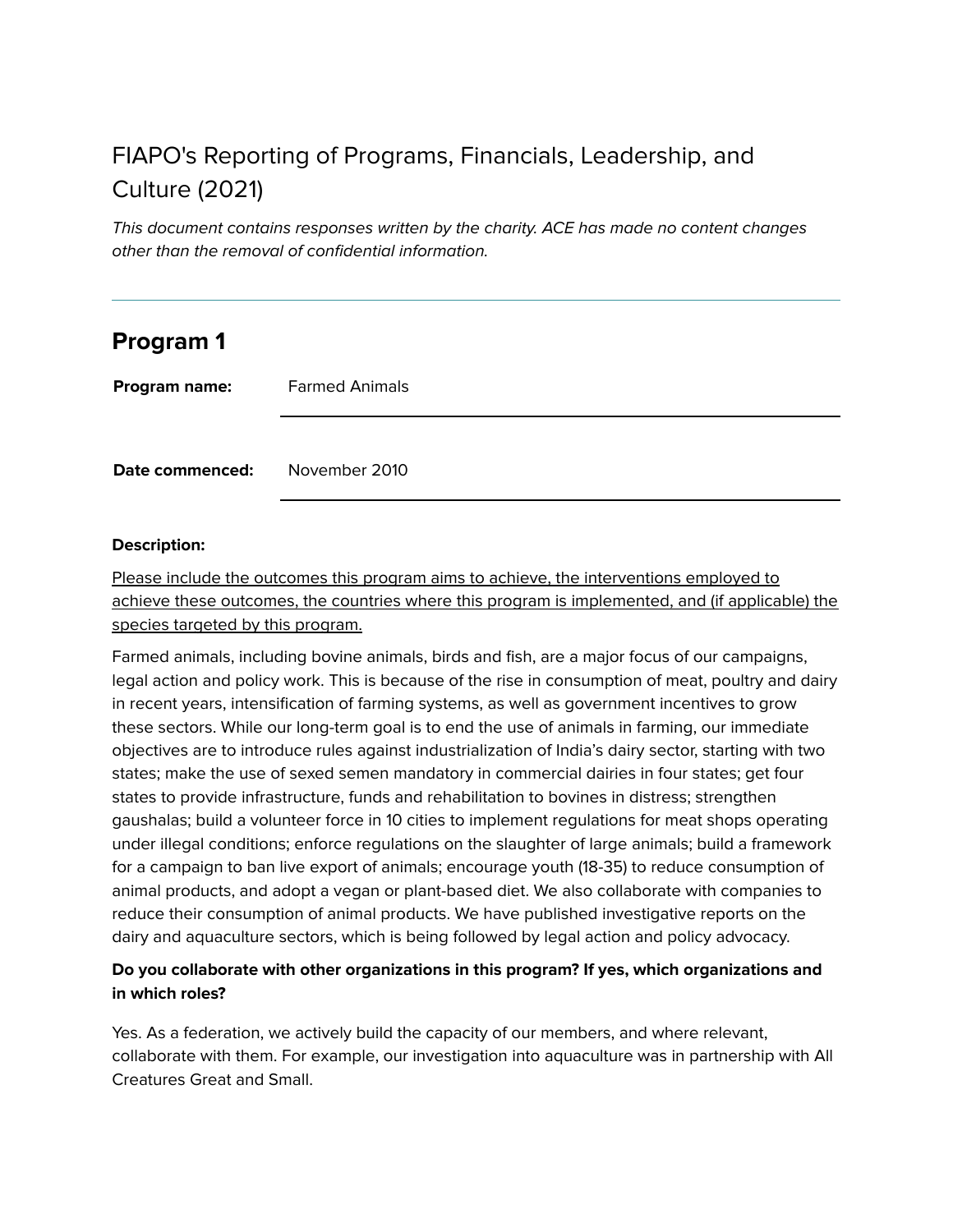Please upload a single document outlining (i) the outputs achieved by this program in the past 18 months (i.e. 2020 and the first 6 months of 2021) and (ii) your top 2-3 outputs of this program prior to 2020.

See FIAPO's Program Outputs [document.](https://animalcharityevaluators.org/wp-content/uploads/2021/11/fiapo-program-outputs-2021.pdf)

#### **Expenses (in INR):**

**Description:**

Please give the total expenses for this program in 2020 and the first 6 months of 2021 and your expected total expenses for 2021, 2022, and 2023. (For these projections, it is okay to give a ranged estimate.)

| 2020    | First 6 months of 2021 |          | 2021 (projection) 2022 (projection) 2023 (projection) |          |
|---------|------------------------|----------|-------------------------------------------------------|----------|
| 4386840 | 4623976                | 29177200 | 32094920                                              | 35304412 |

## **How, if at all, do you plan to expand/shrink this program between now and the end of 2023, including new hires?**

We plan to dramatically scale up our public campaigns to increase awareness on the rights of farmed animals. We will do this by increasing digital outreach, working with influencers, bringing in paid experts for knowledge dissemination, developing high quality knowledge resources that are made available on the FIAPO website, and building leadership skills and capacity in activists and volunteers. In the past 18 months, our campaigns had to move to the digital domain because of the prolonged Covid-19 pandemic. When conditions allow, we want to resume on-ground awareness building through volunteers and activists on the reality of diets that include animal products and the advantages of moving to a vegan diet. On legal and policy work, we have planned a range of proactive litigation and to respond to emergency requests on a larger scale, for which we need to engage a lawyer on a monthly retainer. At the national level, we are advocating with the Central government for the amendment and implementation of the Registration of Cattle Premises Rules in all states.

| <b>Program 2</b>       |                          |
|------------------------|--------------------------|
| Program name:          | <b>Companion Animals</b> |
| <b>Date commenced:</b> | [Blank]                  |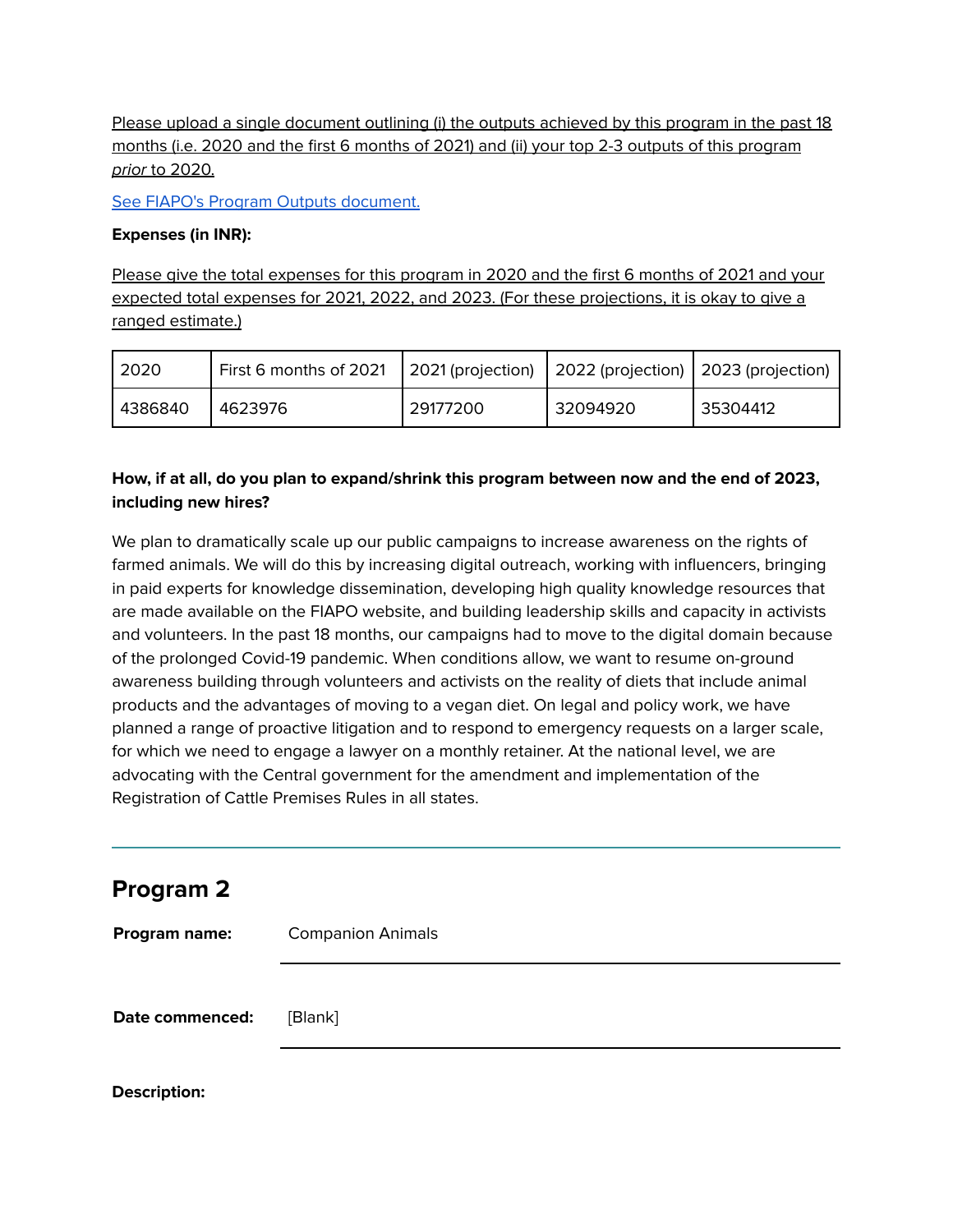Please include the outcomes this program aims to achieve, the interventions employed to achieve these outcomes, the countries where this program is implemented, and (if applicable) the species targeted by this program.

FIAPO also works to reduce conflict between dogs and humans, through a first-aid programme rolled out by volunteers, improving shelters, promoting responsible pet ownership, and investigations on wild animals in pet trade. India leads the world in annual rabies deaths at 20,000. FIAPO seeks to foster peaceful coexistence between dogs and animals, educating those at risk of being bitten, counselling on the best course of action, and first aid and treatment. Our objectives are to ensure a systematic first aid program by building a volunteer network in 12 cities, provide grants to improve the quality of shelters, stop two cases of dog fighting for sport, pilot a campaign for responsible pet ownership, and conduct a national level investigation into the trafficking of wild animals as pets.

### **Do you collaborate with other organizations in this program? If yes, which organizations and in which roles?**

Yes. As a federation, we collaborate with members working on the ground with companion animals.

#### **Outputs:**

Please upload a single document outlining (i) the outputs achieved by this program in the past 18 months (i.e. 2020 and the first 6 months of 2021) and (ii) your top 2-3 outputs of this program prior to 2020.

See FIAPO's Program Outputs [document.](https://animalcharityevaluators.org/wp-content/uploads/2021/11/fiapo-program-outputs-2021.pdf)

### **Expenses (in INR):**

Please give the total expenses for this program in 2020 and the first 6 months of 2021 and your expected total expenses for 2021, 2022, and 2023. (For these projections, it is okay to give a ranged estimate.)

| 2020    | First 6 months of 2021 |         | 2021 (projection)   2022 (projection)   2023 (projection) |         |
|---------|------------------------|---------|-----------------------------------------------------------|---------|
| 3499972 | 131219                 | 3994100 | 4393510                                                   | 4832861 |

## **How, if at all, do you plan to expand/shrink this program between now and the end of 2023, including new hires?**

Our work on the ground had to switch gears because of Covid-19, and we plan to - when conditions allow - get back on track with our rabies free India campaigns on the ground. We did not let any of our staff go during the pandemic, and so our person working on rabies was redeployed; we will assess the staffing situation when work on the ground again becomes possible.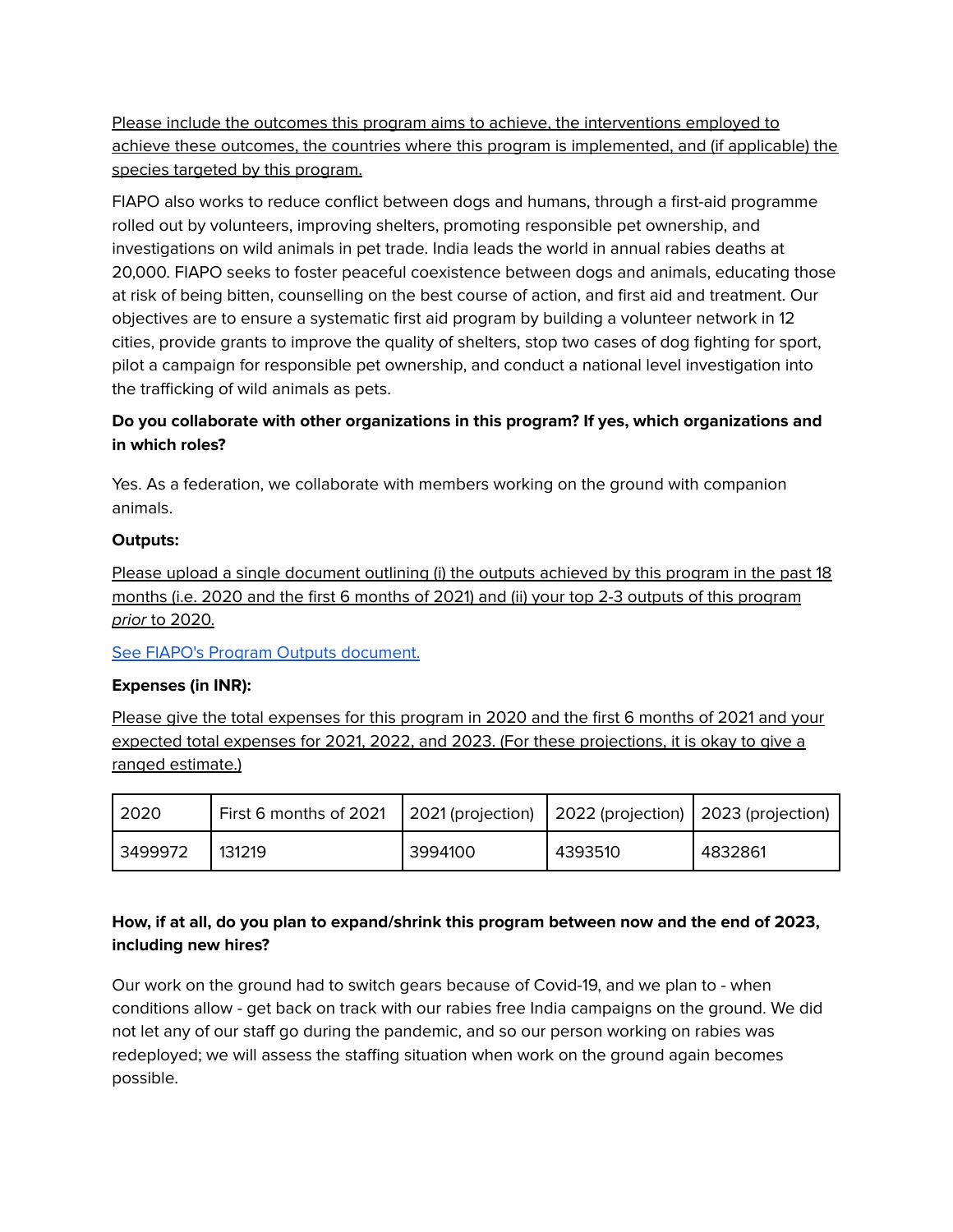## **Program 3**

| Program name:   | <b>Animals In Captivity</b> |  |  |
|-----------------|-----------------------------|--|--|
| Date commenced: | [Blank]                     |  |  |

#### **Description:**

Please include the outcomes this program aims to achieve, the interventions employed to achieve these outcomes, the countries where this program is implemented, and (if applicable) the species targeted by this program.

FIAPO supports members in reducing human wildlife conflict, and to reduce the impact of people on wildlife. One of our objectives is to build public opinion and achieve legislative recognition for the personhood of animals, with an immediate focus on elephants. Another priority is to promote humane, legal, and efficient rescue and rehabilitation of urban wildlife, by training volunteer rescue workers who will work with the forest departments to ensure skills transfer.

#### **Do you collaborate with other organizations in this program? If yes, which organizations and in which roles?**

Yes. As a federation, we support our member NGOs with training and advocacy and capacity building to reduce human wildlife conflict

Please upload a single document outlining (i) the outputs achieved by this program in the past 18 months (i.e. 2020 and the first 6 months of 2021) and (ii) your top 2-3 outputs of this program prior to 2020.

See FIAPO's Program Outputs [document.](https://animalcharityevaluators.org/wp-content/uploads/2021/11/fiapo-program-outputs-2021.pdf)

#### **Expenses (in INR):**

Please give the total expenses for this program in 2020 and the first 6 months of 2021 and your expected total expenses for 2021, 2022, and 2023. (For these projections, it is okay to give a ranged estimate.)

| 2020  | First 6 months of 2021   |         | $\vert$ 2021 (projection) $\vert$ 2022 (projection) $\vert$ 2023 (projection) |         |
|-------|--------------------------|---------|-------------------------------------------------------------------------------|---------|
| 94500 | $\overline{\phantom{0}}$ | 1049400 | 1154340                                                                       | 1269774 |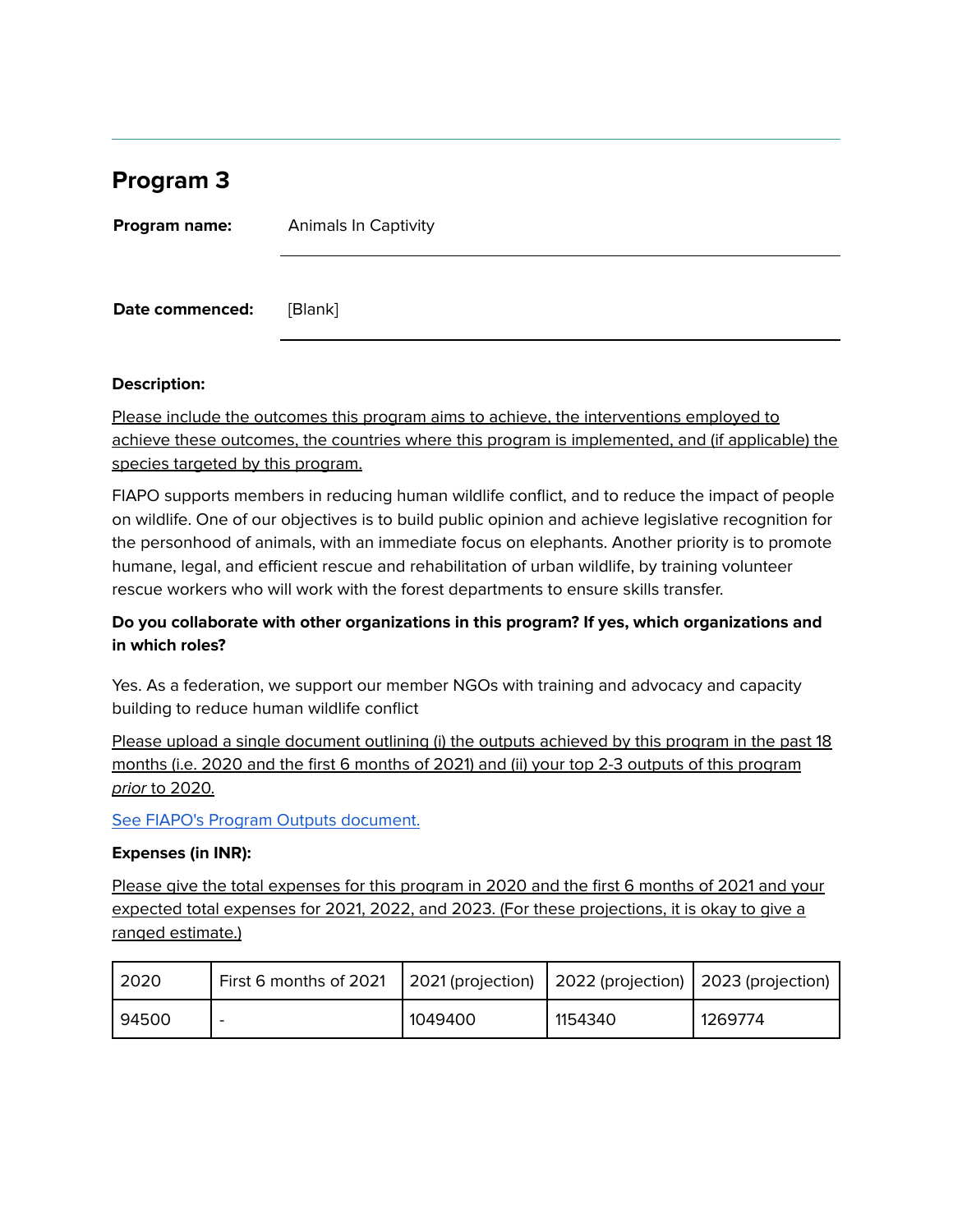## **How, if at all, do you plan to expand/shrink this program between now and the end of 2023, including new hires?**

We plan to pursue the litigation to ban Jallikattu, by engaging with various supportive groups, ensuring media coverage and building public opinion, as well as other cases involving animals in captivity such as circuses, the use of battery cages. We plan to increase our capacity for litigation, both in hiring lawyers to fight cases, file RTIs and to provide legal support to members.

## **Program 4**

| Program name:   | <b>Plant-Based Work</b> |  |  |  |
|-----------------|-------------------------|--|--|--|
|                 |                         |  |  |  |
| Date commenced: | [Blank]                 |  |  |  |

### **Description:**

Please include the outcomes this program aims to achieve, the interventions employed to achieve these outcomes, the countries where this program is implemented, and (if applicable) the species targeted by this program.

In addition to our public campaigns to encourage people to adopt a cruelty-free and plant-based (vegan) diet, which comes under the purview of our work with farmed animals, FIAPO focuses on providing alternatives to meat and animal-based products to make the transition to a cruelty-free lifestyle accessible and affordable.

## **Do you collaborate with other organizations in this program? If yes, which organizations and in which roles?**

Yes. The vegan businesses to whom we offer mentorship, training and handholding

Please upload a single document outlining (i) the outputs achieved by this program in the past 18 months (i.e. 2020 and the first 6 months of 2021) and (ii) your top 2-3 outputs of this program prior to 2020.

See FIAPO's Program Outputs [document.](https://animalcharityevaluators.org/wp-content/uploads/2021/11/fiapo-program-outputs-2021.pdf)

### **Expenses (in INR):**

Please give the total expenses for this program in 2020 and the first 6 months of 2021 and your expected total expenses for 2021, 2022, and 2023. (For these projections, it is okay to give a ranged estimate.)

| $ 2020\rangle$ | First 6 months of 2021   2021 (projection)   2022 (projection)   2023 (projection) |  |  |  |
|----------------|------------------------------------------------------------------------------------|--|--|--|
|----------------|------------------------------------------------------------------------------------|--|--|--|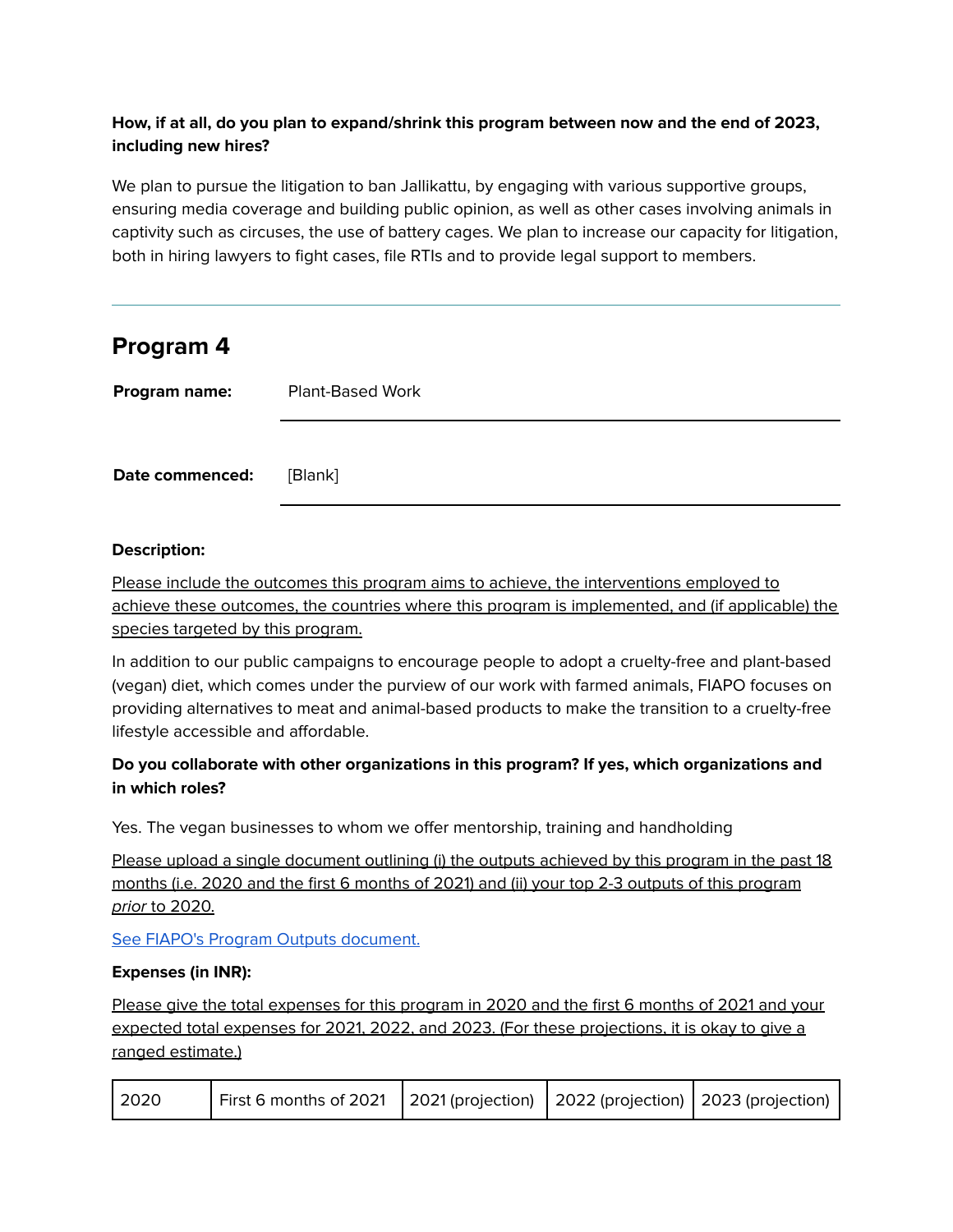| 174053 | 3472716 | [Blank] | [Blank] | <b>[Blank]</b> |
|--------|---------|---------|---------|----------------|
|--------|---------|---------|---------|----------------|

#### **How, if at all, do you plan to expand/shrink this program between now and the end of 2023, including new hires?**

FIAPO's strategy envisages extending our outreach by collaborating with knowledge partners, mentors and experts for technology, marketing and branding, as well as players in the supply chain and front-end deliverers. One of our concrete objectives is to get strategic stakeholders to be part of the jury panels, such as with the FSSAI. We plan to publish a whitepaper on the landscape of the Indian plant-based businesses, industry insight reports, create strategic alliances to roll out research advisory services, start The Plant Factor chapters in other cities.

| <b>Program 5</b> |                          |
|------------------|--------------------------|
| Program name:    | <b>Movement Building</b> |
| Date commenced:  | [Blank]                  |

#### **Description:**

Please include the outcomes this program aims to achieve, the interventions employed to achieve these outcomes, the countries where this program is implemented, and (if applicable) the species targeted by this program.

FIAPO is a movement across India of people and organisations working for the rights of all animals. While growing our base of member organisations and activists, we build their capacity and leadership skills to support the work they do with animals. One of our objectives is to strengthen our processes for membership recruitment, strengthen and expand the services we offer members, strengthen the orientation and schemes offered to activists, and empowering members to share their knowledge, raise awareness and strengthen the network.

### **Do you collaborate with other organizations in this program? If yes, which organizations and in which roles?**

Yes. Member organisations - we build their capacity, make knowledge resources available, and support them in their campaigns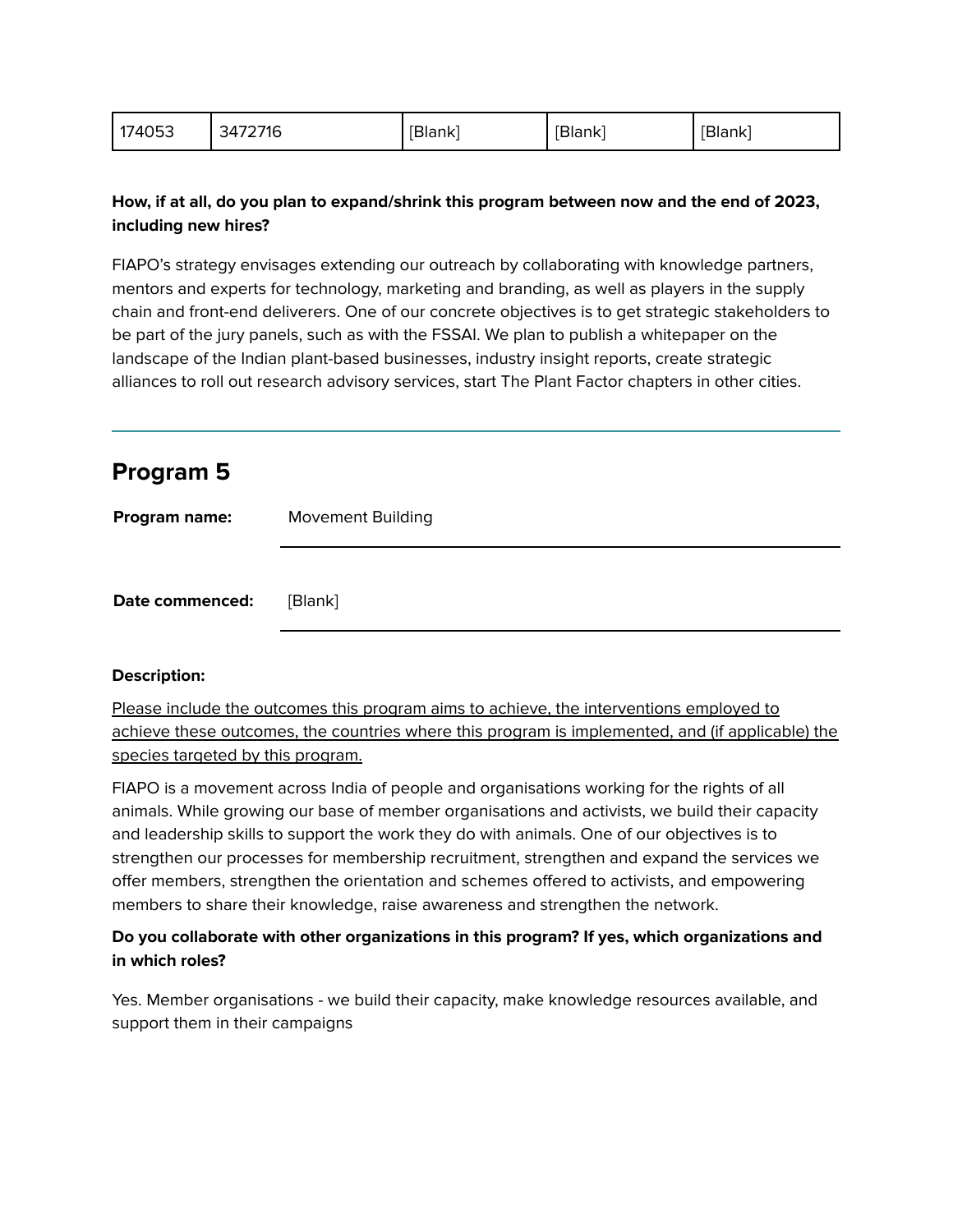#### **Outputs:**

Please upload a single document outlining (i) the outputs achieved by this program in the past 18 months (i.e. 2020 and the first 6 months of 2021) and (ii) your top 2-3 outputs of this program prior to 2020.

See FIAPO's Program Outputs [document.](https://animalcharityevaluators.org/wp-content/uploads/2021/11/fiapo-program-outputs-2021.pdf)

#### **Expenses (in INR):**

Please give the total expenses for this program in 2020 and the first 6 months of 2021 and your expected total expenses for 2021, 2022, and 2023. (For these projections, it is okay to give a ranged estimate.)

| 2020  | First 6 months of 2021 |         | 2021 (projection) 2022 (projection) 2023 (projection) |         |
|-------|------------------------|---------|-------------------------------------------------------|---------|
| 24388 | 488167                 | 5079800 | 5587780                                               | 6146558 |

### **How, if at all, do you plan to expand/shrink this program between now and the end of 2023, including new hires?**

We plan to increase the services we provide members, ranging from end-to-end legal services to digital services, a magazine, and engaging members in our campaigns, especially for farmed animals.

**(Optional) Is there anything else you would like us to know about your programs?**

[Blank]

**(Optional) Please upload any additional documentation regarding your programs here.**

[Blank]

## **Subsidiaries**

Where are your headquarters located?

New Delhi, India

Do you have any subsidiaries (e.g. branches, country offices, chapters, etc.) in other countries?

No.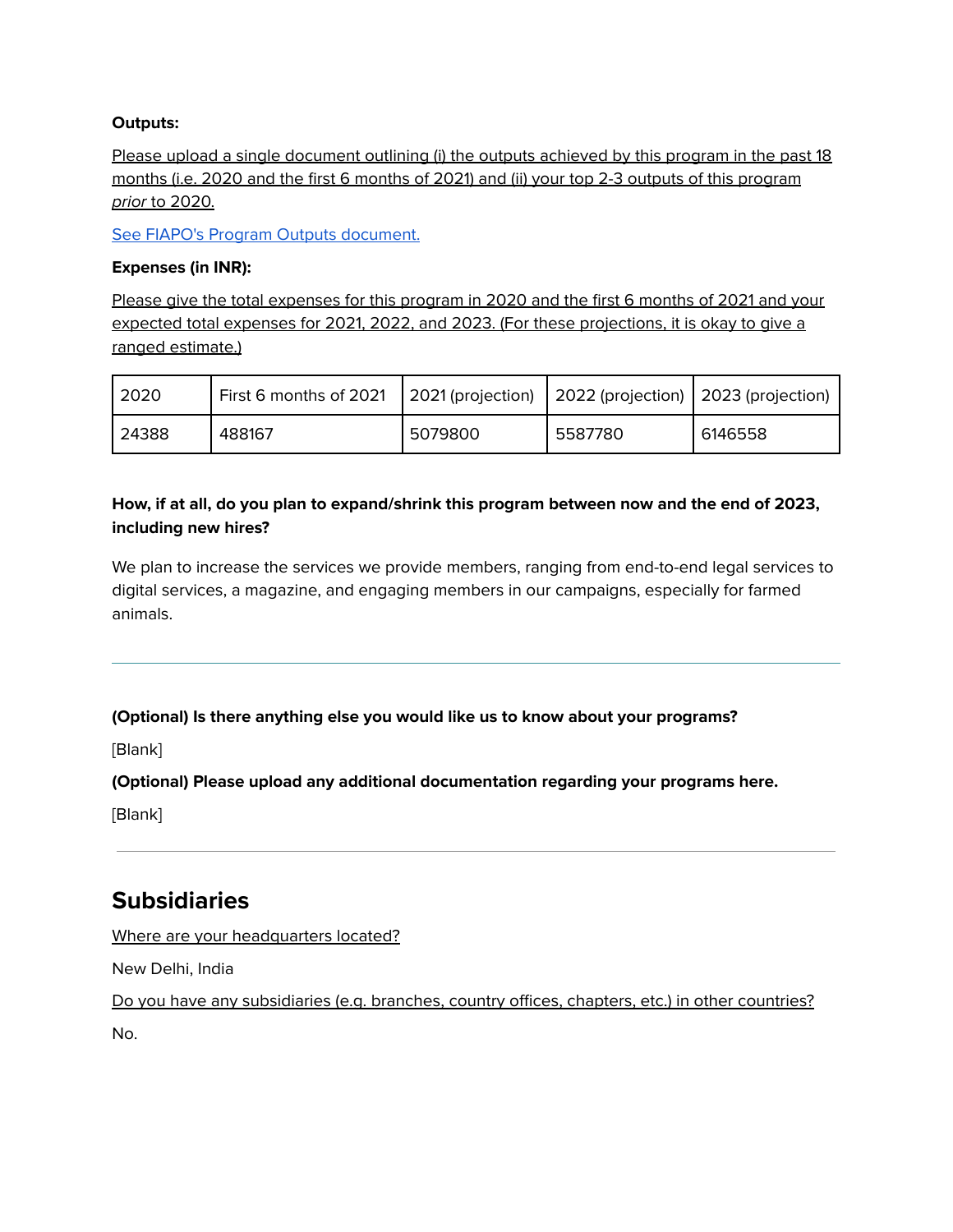# **Plans for expansions**

Do you plan to expand to any new countries? If yes, please elaborate.

No.

Do you plan to launch any new programs? If yes, please elaborate.

[Blank]

Do you plan any expansions to other expenditures not directly related to programs, such as administrative expenses, wages, or training? If yes, please elaborate.

Yes. We have established new in-house communications/ marketing and fundraising teams, which add to our administrative expenses and are not covered under any program. This will help us streamline internal and external communication, focus on systems and processes for donor relationship management, and recharge fundraising to enable us to get back on the growth path that was affected by the Covid-19 pandemic. In addition, we are undergoing an organization-wide transformation that will revitalize leadership, processes and structures, and manage change. "ziel gerecht", an organizational transformation firm specializing in animal rights, has been working with FIAPO over six months to develop a plan for change management, aimed at creating a foundation for our strategy and growth.

If you received additional, unexpected funding of 1,000,000 USD, how would you allocate it across each of your current programs, any new programs, and/or other plans for expansion?

Due to the Covid-19 pandemic, we lost our CSR funds worth USD 159,000 to the Prime Minister's Relief Fund to help underprivileged people during the pandemic. The donations from high net worth individuals has also reduced because of the financial troubles they face in their own businesses as a result of the pandemic. Donations to campaigns have significantly reduced. We have established an inhouse communications and fundraising team to set and implement a clear strategy through this period of change. We are current evaluating the gaps in funding for current programmes as well as the gaps in funding for future work in our strategic plan.

# **Financial Information**

**Which accounting method do you use or did you use in the following years?**

|      | Cash basis accounting | Accrual accounting | Other |
|------|-----------------------|--------------------|-------|
| 2019 |                       |                    |       |
| 2020 |                       |                    |       |
| 2021 |                       |                    |       |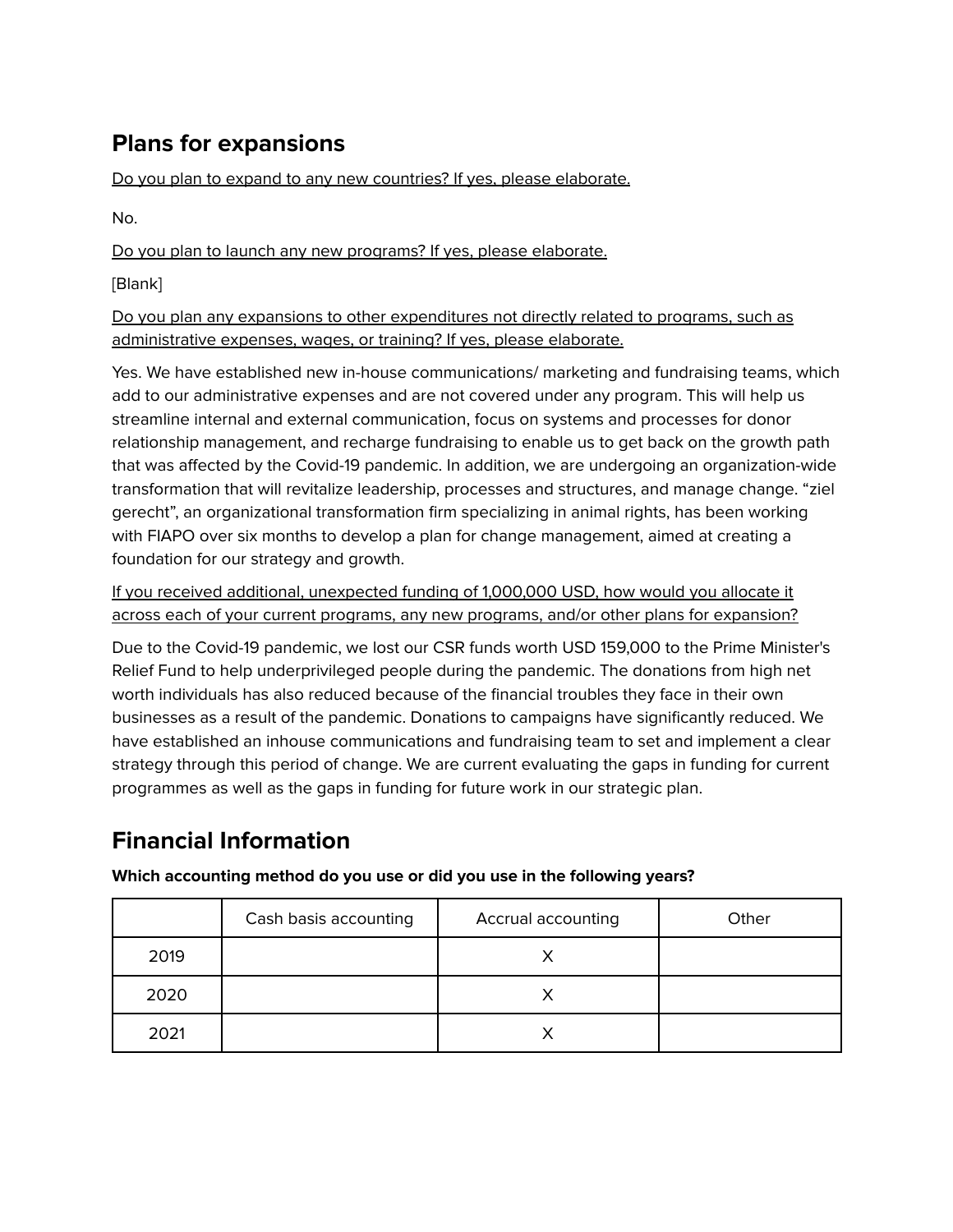### **Please complete the following table for your organization's annual financials. If available, attach the corresponding tax forms (e.g., Form 990 in the U.S.) for each year 2019 to mid-2021. What do you expect these to be in 2021, 2022, 2023?**

Please indicate the currency you are referring to in your estimates: INR

|                                                                                                                                                       | 2019     | 2020     | mid-2021 | 2021<br>(projection<br>$\lambda$ | 2022<br>(projection) | 2023<br>(projection) |
|-------------------------------------------------------------------------------------------------------------------------------------------------------|----------|----------|----------|----------------------------------|----------------------|----------------------|
| Total revenue                                                                                                                                         | 52019095 | 14622259 | 17087625 |                                  |                      |                      |
| -thereof from<br>donations<br>(contributions)                                                                                                         |          |          |          |                                  |                      |                      |
| -thereof from own<br>work (earned<br>income)                                                                                                          |          |          |          |                                  |                      |                      |
| -thereof from capital<br>investments<br>(investment income)                                                                                           |          |          |          |                                  |                      |                      |
| Total expenditures                                                                                                                                    | 30418794 | 11334990 | 12668538 |                                  |                      |                      |
| Financial assets (i.e.,<br>cash, savings,<br>investments, etc.)                                                                                       | 45907178 | 49167947 | 50225451 |                                  |                      |                      |
| Non-financial assets<br>> 10,000 USD                                                                                                                  | 1369310  | 1217095  | 147837   |                                  |                      |                      |
| Liabilities (if any)                                                                                                                                  |          |          |          |                                  |                      |                      |
| Total share of funding<br>sources from large<br>donations, i.e., all<br>donations at least<br>20% of budget<br>(specify source<br>below, if possible) |          |          |          |                                  |                      |                      |
| Share of restricted<br>donations (specify<br>below, if possible)                                                                                      |          |          |          |                                  |                      |                      |

**(Optional) Is there anything else you would like us to know about your financial situation?**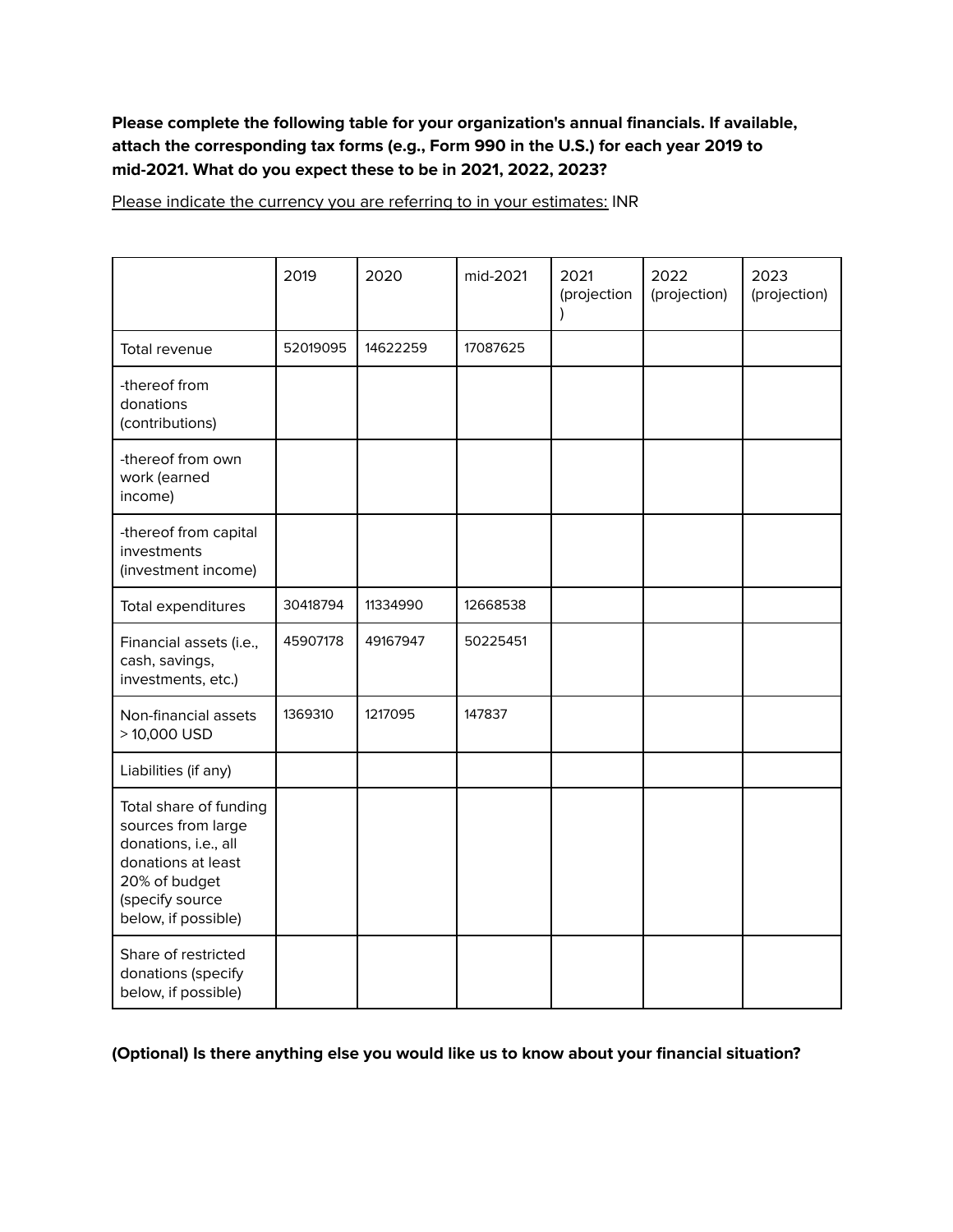# **Leadership Information**

Please list the key members of your organization's leadership team, including (1) their name, (2) their role, and (3) the number of years they've been with your organization.

- Bharati Ramachandran, CEOBeenish Khan, Director HR and Operations
- Sirjana Nijjar, Director Programmes
- Shweta Kavishwar, Head Campaigns
- Shiv Kumar Sharma, Director Finance
- Sonal Saigal Head Marketing

Have you had a leadership transition in your Executive Director role (or equivalent) since the beginning of 2020? If yes, please describe the transition process.

Yes. The previous executive director, Varda Mehrotra, left FIAPO in June 2021, owing to personal reasons and after a complete handover. The Board appointed Vasanthi Vadi, a long-term Board member with FIAPO, as interim Executive Director. The Board formed sub-committees for programme, fundraising, and other areas, and worked to support FIAPO's leadership team until a permanent ED was recruited. On 1 September, 2021, Bharati Ramachandran was appointed CEO of FIAPO.

Please provide a list of board members, including (1) their names, (2) their roles on the board, and (3) the number of years they've been with your organization. If this information is available online, feel free to simply provide a link.

● <https://www.fiapo.org/fiaporg/our-board-and-advisors-2/>

## **Human Resources**

How many full-time staff, how many part-time staff, and how many contractors are currently employed/hired by your organization? Please specify by subsidiary, if applicable.

FIAPO currently has 40 full-time staff.

## **Do you conduct surveys to learn about staff morale and work climate? If yes, please specify how often you conduct these surveys.**

Yes. We initiated a journey of discovery in December 2020 with ziel gerecht, a consulting firm, and on the basis of the study, have initiated a process of organisational transformation.

**Which of the following policies is your organization committed to in writing? Please select the policies that apply to your organization.**

**(You can optionally provide additional context or explanation in the text box below each policy.)**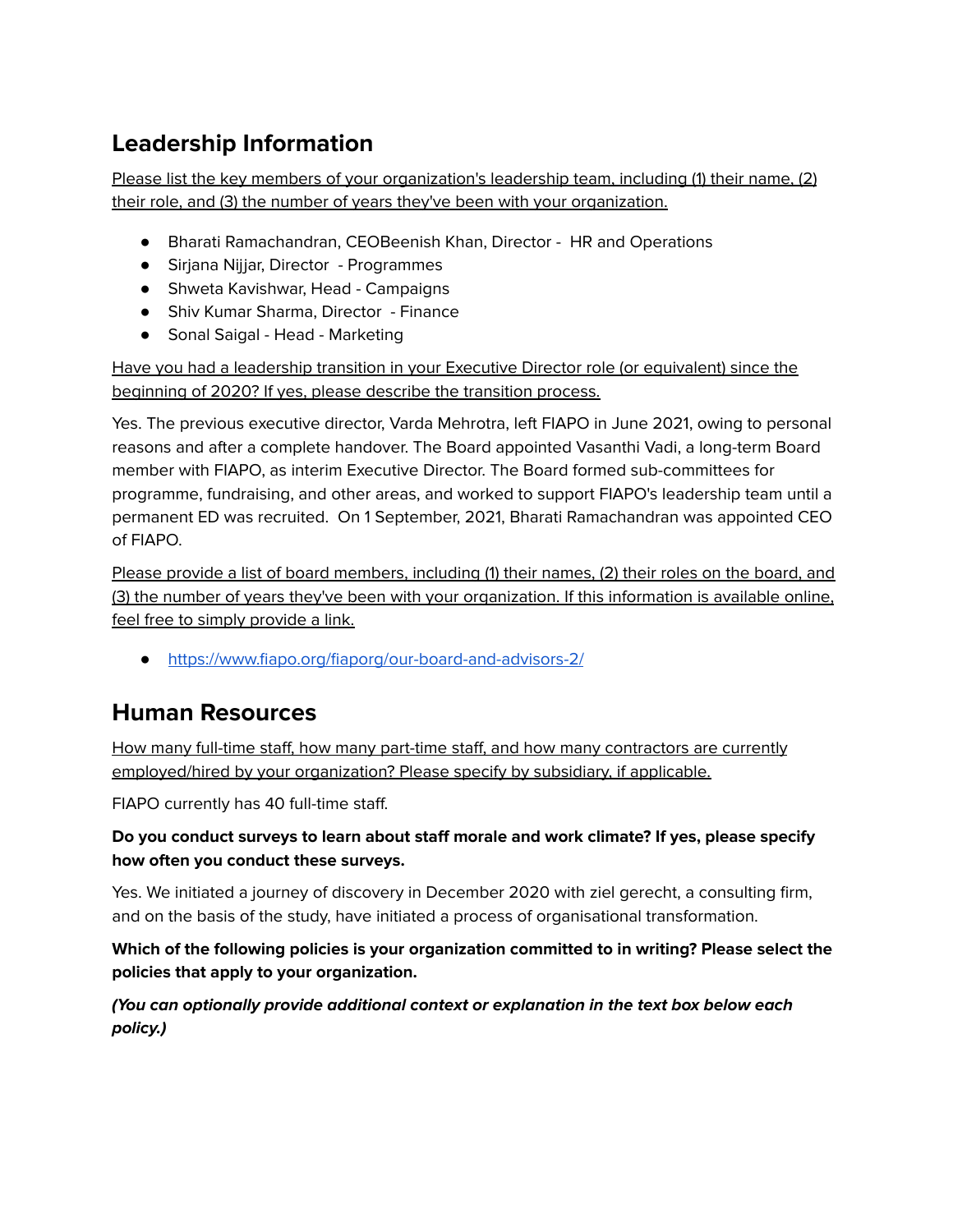| ☑         | A workplace code of ethics or similar document that clearly outlines expectations<br>for employee behavior                                                       |
|-----------|------------------------------------------------------------------------------------------------------------------------------------------------------------------|
| ☑         | A healthcare plan or healthcare reimbursement account                                                                                                            |
| ☑         | Paid time off, sick days, and personal leave                                                                                                                     |
| ☑         | Paid family and medical leave                                                                                                                                    |
| ☑         | Annual or more frequent performance evaluations                                                                                                                  |
| ☑         | Clearly defined essential functions, including written job descriptions, for all<br>positions                                                                    |
| ☑         | A formal compensation plan that is used to determine staff salaries                                                                                              |
| ☑         | A written statement that the organization does not discriminate on the basis of<br>race, gender, sexual orientation, disability status, or other characteristics |
| ☑         | A simple and transparent written procedure for filing complaints                                                                                                 |
| ☑         | Mandatory reporting of harassment or discrimination through all levels of the<br>managerial chain, up to and including the board of directors                    |
| ☑         | Explicit protocols for addressing concerns or allegations of harassment or<br>discrimination                                                                     |
| ☑         | A practice documenting all reported instances of harassment or discrimination,<br>along with the outcomes of each case                                           |
| $\Box$    | Regular training on topics such as harassment and discrimination in the workplace                                                                                |
| $\boxdot$ | An anti-retaliation policy protecting whistleblowers and those who report<br>grievances                                                                          |
|           | We are working on this policy right now.                                                                                                                         |
| ☑         | Flexible work hours                                                                                                                                              |
| ☑         | Paid internships (if the organization has interns; leave blank if it does not)                                                                                   |
| ☑         | A simple and transparent written procedure for submitting reasonable<br>accommodation requests                                                                   |
| ☑         | Remote work option                                                                                                                                               |